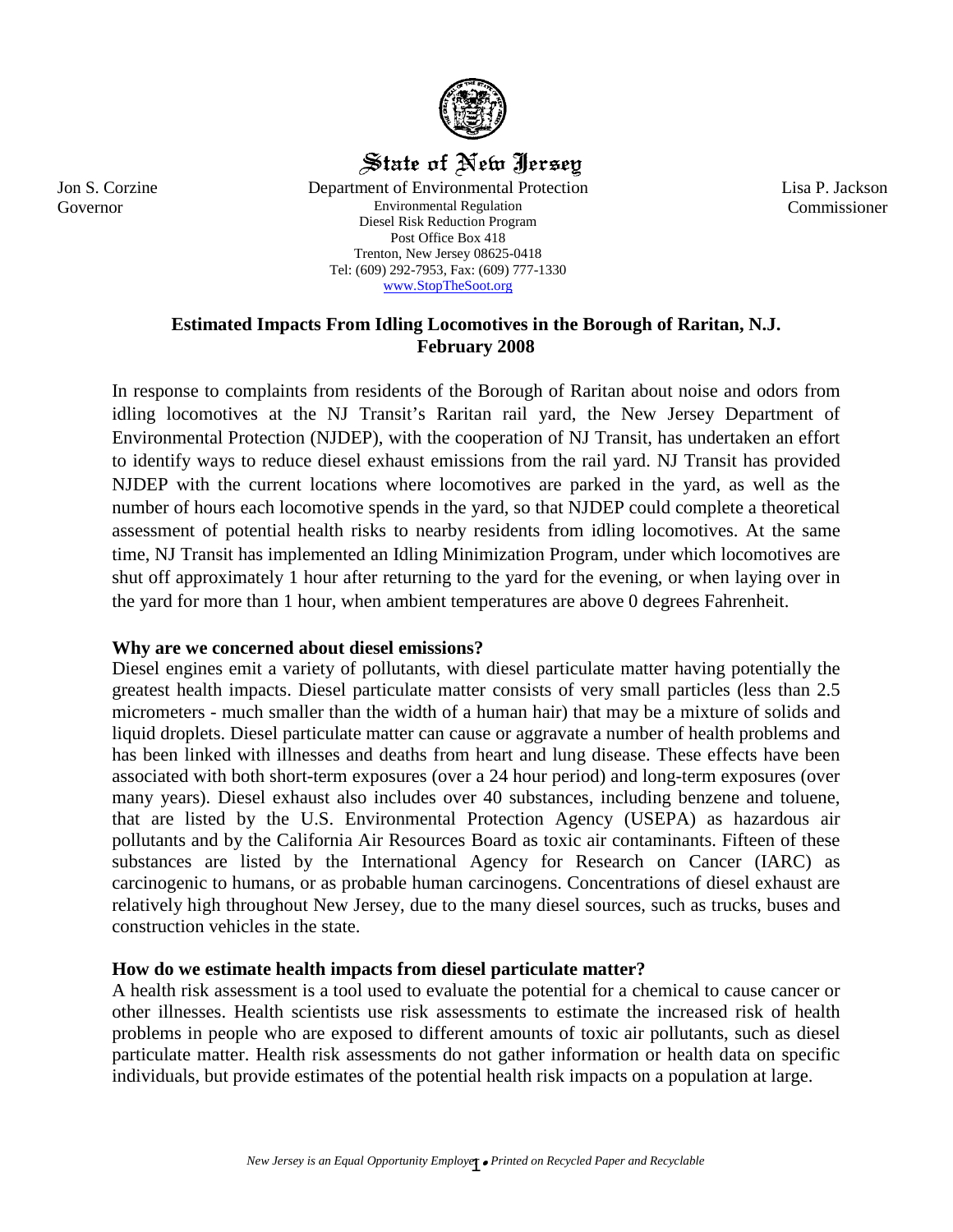A health risk assessment for a toxic air pollutant combines results of health effects studies of various animal and human exposures to the pollutant with air quality modeling studies that estimate the level of people's exposures to the pollutant at different distances from the source of the pollutant.

While the estimates provided by risk assessments are not exact, they help scientists and the public evaluate and place into perspective the risks associated with emissions of toxic air pollutants. Due to uncertainties in each of the variables that go into a health risk assessment, there is some uncertainty in estimating the risk to a specific individual or at a specific location. For example, the incremental cancer risk is an estimate that assumes a 70 year lifetime exposure and the worst case meteorological conditions. Because of the conservative nature of the risk assessment process, these assumptions typically overestimate the risk.

## **How did we perform this risk assessment?**

In order to estimate diesel particulate emissions, data was supplied by NJ Transit on the age, make and model of the locomotives used in Raritan Yard. NJ Transit also specified the overnight parking locations for each locomotive. NJDEP used USEPA's published emission rate for the type of engines in NJ Transit's fleet. NJ Transit estimates that actual emissions are likely to be approximately 30% lower. While NJDEP agrees that actual emissions when idling are likely to be lower than the EPA published rate, conducting a conservative risk assessment justifies using USEPA's numbers.

Meteorological data such as wind speed and direction is collected at locations within New Jersey and included in the mathematical model developed by USEPA for predicting air quality. The model predicts the concentration of pollutants at various distances from the sources of pollutants, and a map showing the calculated concentrations is then created. NJDEP predicted concentrations of fine particulate matter near the rail yard, including residences north of the rail yard, residences south of the rail yard, and the elementary school southwest of the rail yard.

# **What are the results of the health risk assessment?**

# **(a) Are there any violations of the federal health standards?**

The federal health standards are concentrations of pollutants in the air that USEPA has determined will protect public health. These are formally called "National Ambient Air Quality Standards or NAAQS" and include standards for fine particulate matter, also known as PM 2.5. The NAAQS for long-term (annual) exposure is 15 micrograms/cubic meter ( $\mu$ g/m3). The NAAQS for short-term (24 hour) exposure is 35 micrograms/cubic meter ( $\mu$ g/m3). When performing modeling, predicted exceedances of the NAAQS are determined by adding the predicted impacts of the source operation to background air quality. Background concentrations are quantities of pollutants that are measured at monitors located throughout the state. The background concentration is due to the combined emissions of all other sources, including motor vehicles, power plants and pollution from upwind sources in nearby states. The risk assessment analysis utilized an annual fine particulate (PM 2.5) background concentration of 10 ug/m3 and a 24-hour PM 2.5 background concentration of 30.3  $\mu$ g/m<sup>3</sup>, which were based on a 3-year average of ambient levels. The 24-hour PM 2.5 background level is estimated to be 87% of the NAAQS.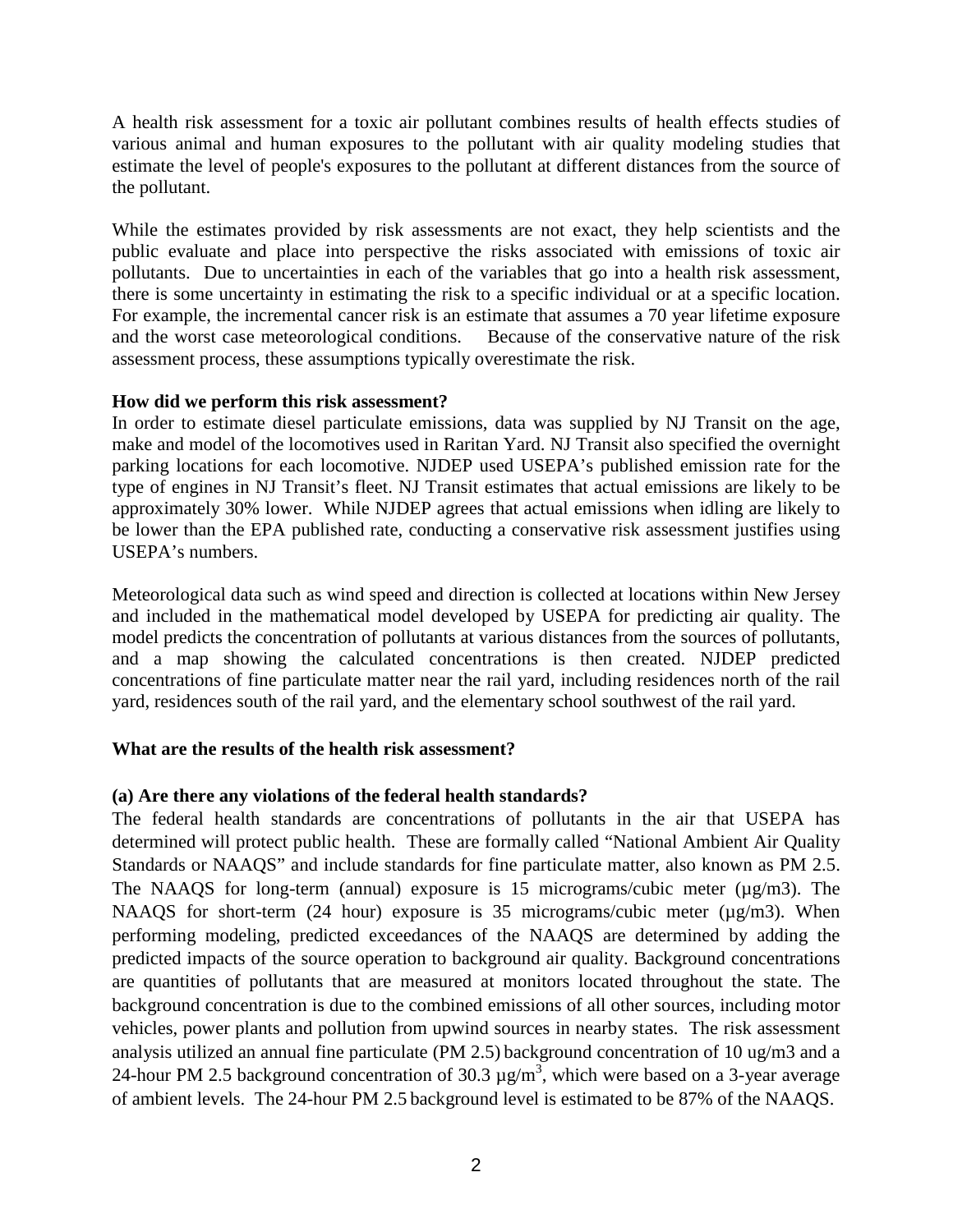## 1. Annual Exposure

The estimated annual PM 2.5 concentration, including both background and the effects of the idling locomotives, meets the annual federal health standard. The modeled emissions at all locations (residents to the northeast of the rail yard, residents to the south of the rail yard, and the elementary school location) are under the annual standard of 15  $\mu$ g/m<sup>3</sup>. This is the case both before and after the Idling Minimization Program was implemented.

2. 24 Hour Exposure

Prior to implementation of the Idling Minimization Program, there would have been predicted exceedances of the 24 hour fine particulate NAAQS generally north and south of the rail yard. With the Idling Minimization Program in effect, the level of 24 hour fine particulate matter concentrations, including both background and the effects of the idling locomotives at the rail yard, meets the federal 24-hour standard of 35  $\mu$ g/m<sup>3</sup> at all locations beyond the property line of the rail yard. ("Background" levels of fine particulates in the Raritan area are estimated to be about 30  $\mu$ g/m<sup>3</sup>.) However, the Idling Minimization Program does not apply when the temperature is below 0 degrees Fahrenheit. During such periods, there are modeled concentrations above the NAAQS standards south of the rail yard. This is expected to be a rare event based upon recent historic climate data.

|                                                                                        | <b>Conditions Prior to</b><br><b>Idling Minimization</b><br>Program $(\mu g/m^3)$ | <b>Conditions</b><br>After<br><b>Implementation of Idling</b><br><b>Minimization</b><br><b>Program</b><br>$(\mu g/m^3)$ |
|----------------------------------------------------------------------------------------|-----------------------------------------------------------------------------------|-------------------------------------------------------------------------------------------------------------------------|
| <b>Off-property Line Contribution</b><br>from Idling<br>Trains (without)<br>background | Up to $15$                                                                        | Up to $3$                                                                                                               |
| <b>Background</b><br>Average<br><b>Concentration</b>                                   | 30                                                                                | 30                                                                                                                      |
| 24 Hour PM2.5 Concentration at<br><b>Raritan with background</b>                       | 31 to 45                                                                          | 31 to 33                                                                                                                |
| 24 Hour PM2.5 Standard*                                                                | 35                                                                                | 35                                                                                                                      |

\* 24 Hour PM2.5 value represents the maximum predicted value, or "worst case" of these days.

## **(b) What is the predicted cancer risk from idling locomotives at Raritan?**

The estimated, incremental cancer risk ranges from 12 in a million at the residential area to the south to 39 in a million at the school located adjacent to the rail yard after implementation of the Idling Minimization Program The risk to children at the school is actually much less than 39 in a million. The calculated maximum risk assumes a person is living continuously (24/7) at the school location for 70 years. Considering the time spent at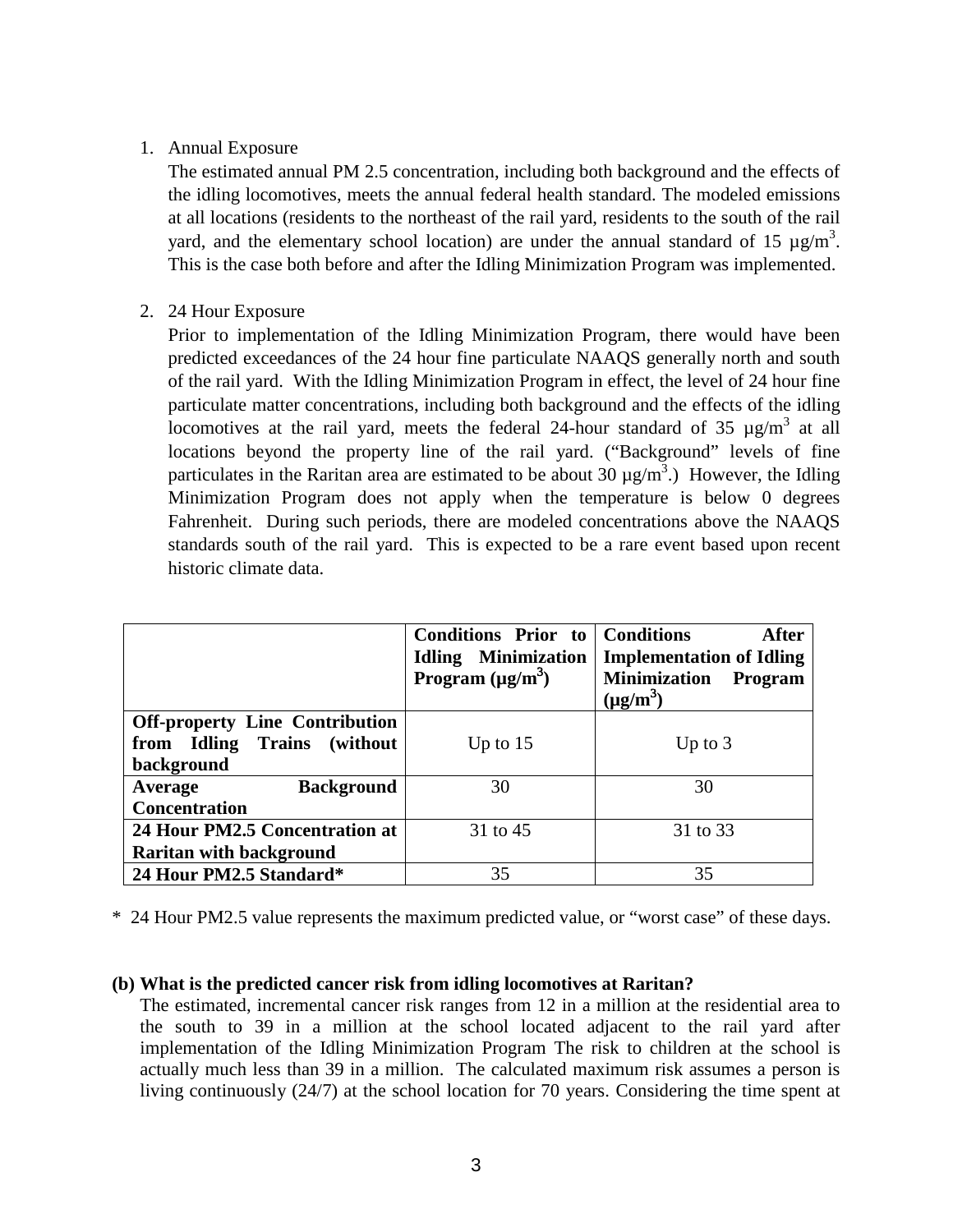school, the children's risk is less than 1/65 of that calculated. Another exposure consideration is that the children are at school during the day and the trains idle at night. This further reduces the risk. However, because of their age, children may be more sensitive to the PM2.5 emissions. The EPA has recently recommended a potency factor of three when adjusting the unit risk factor for school age children. Applying all these factors, the maximum calculated risk for the children at the school would be about 2 in a million. While there is considerable uncertainly in estimating cancer risk, using conservative assumptions on risk, exposure, and sensitivity, the risk would be in the negligible range.

## **What are the uncertainties associated with the predicted risk?**

Cancer risk is usually estimated as "number of cancer cases in a million" that may result from exposure to a given concentration for 70 years. The predicted incremental cancer risk assumes a continual 70-year inhalation exposure to only the modeled diesel particulate concentration. The cancer risk prediction also assumes the diesel locomotive idling emission rate used will remain constant for the next 70 years. Emissions are likely to be less than those assumed in the assessment, and will decline as locomotives are replaced with newer, lower-emitting diesel engines. There are many uncertainties and assumptions that affect these estimates. The cancer and non-cancer risk predictions only include emissions from idling locomotives at the Raritan Rail Yard, and don't include the many other cancer risks from diet, lifestyle choices such as smoking, and exposure to other air pollutants that occur in the normal course of a person's daily activities. The cancer risk estimates described below are for incremental increased risk from the idling locomotives in Raritan Yard.

#### **What is an unacceptable degree of risk and when should risk be reduced?**

NJDEP uses Risk Management Procedures to evaluate risk from sources of pollution. These procedures are usually applied to "point sources" such as smokestacks at an industrial facility. When evaluating the health risk of emissions from existing facilities with many sources of pollutants, NJDEP uses the following guidelines:

| <b>CALCULATED CANCER</b> | <b>NJDEP RISK</b>       | <b>ACTION</b>                            |
|--------------------------|-------------------------|------------------------------------------|
| <b>RISK</b>              | <b>CHARACTERIZATION</b> |                                          |
| $> 1,000$ in a million   | Unacceptable risk       | Take immediate action to reduce          |
|                          |                         | risk.                                    |
| $100-1,000$ in a million | Significant risk        | Implement short-term (less than          |
|                          |                         | 1-yr) risk minimization strategy         |
| $10 - 100$ in a million  | Significant risk        | Implement long-term (more than           |
|                          |                         | 1-yr) risk minimization strategy         |
|                          | Negligible risk         | formal risk minimization<br>$\mathsf{A}$ |
| $<$ 10 in a million      |                         | strategy is not<br>required.             |
|                          |                         | Continuing efforts to maintain           |
|                          |                         | low risk are appropriate.                |

## **NJDEP Guidelines for Evaluating Cancer Risk from Existing Facilities:**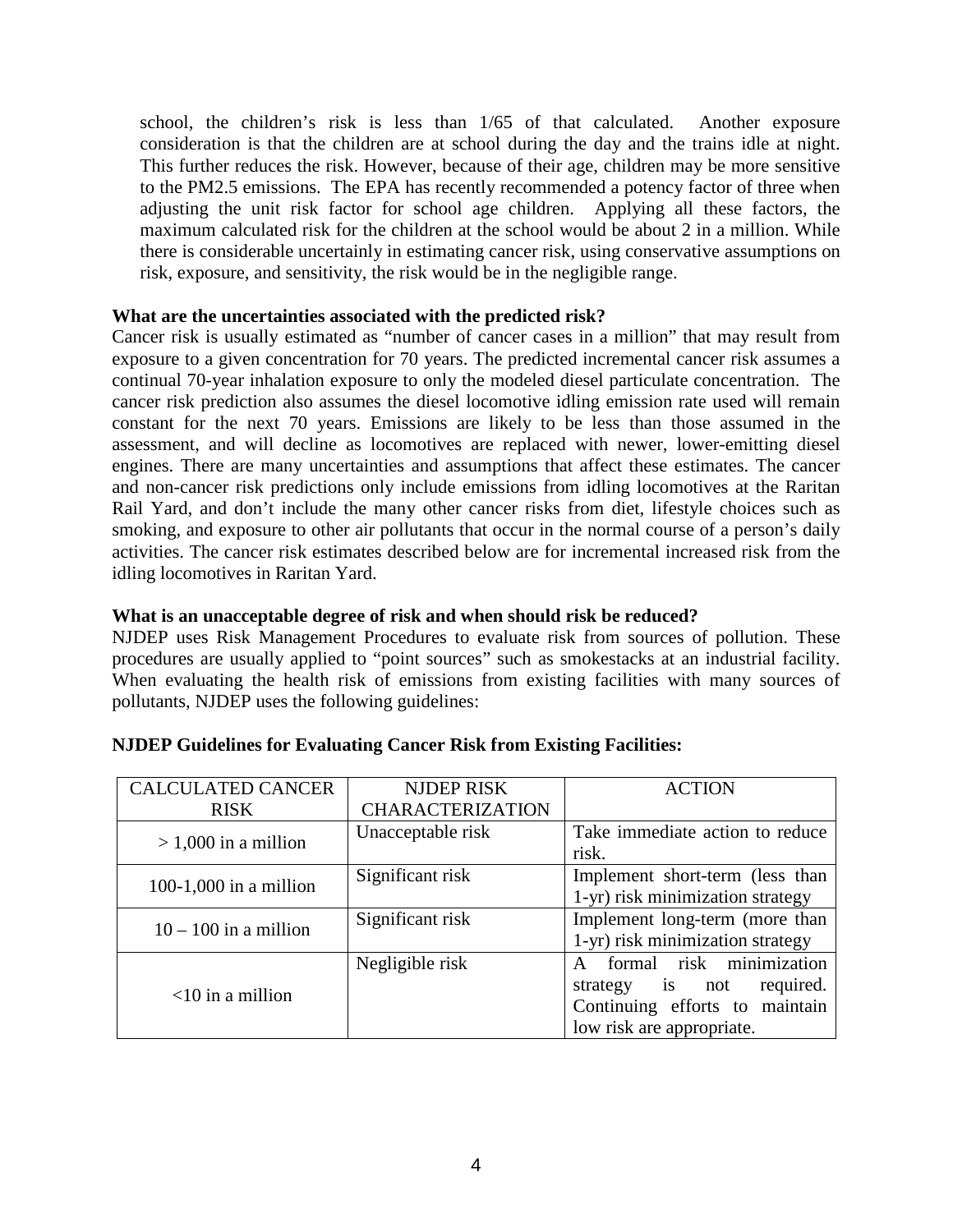#### **What are the uncertainties associated with the predicted risk?**

Cancer risk is usually estimated as "number of cancer cases in a million" that may result from exposure to a given concentration for 70 years. The predicted incremental cancer risk assumes a continual 70-year inhalation exposure to the modeled diesel particulate concentration. The cancer risk prediction also assumes the diesel locomotive idling emission rate used will remain constant for the next 70 years. Emissions are likely to be less than those assumed in the assessment, and will decline as locomotives are replaced with lower-emitting diesel engines. There are many uncertainties and assumptions that affect these estimates. The cancer and non-cancer risk predictions only include emissions from idling locomotives at the Raritan Rail Yard, and don't include the many other cancer risks from diet, lifestyle choices such as smoking, and exposure to other air pollutants that occur in the normal course of a person's daily activities. The cancer risk estimates described below are for incremental increased risk from the idling locomotives in Raritan Yard.

## **Conclusions**

- 1. Based on modeling, there are no predicted exceedances of the annual fine particle standard (NAAQS) in the areas surrounding the Raritan Rail Yard, regardless of whether the Idling Minimization Program is in effect.
- 2. Based on modeling, there are no predicted exceedances of the 24-hour fine particle standard (NAAQS) in the areas surrounding the Raritan Rail Yard when the Idling Minimization Program is in effect. If the temperature drops below zero degrees Fahrenheit, the Idling Minimization Program doesn't apply, and there is the remote possibility of an exceedance of the 24-hour NAAQS to the south of the rail yard, under rare weather conditions. Prior to implementation of the Idling Minimization Program, modeling showed a predicted exceedance of the 24-hour fine particle standard generally north and south of the rail yard.
- 3. The predicted worst case cancer risk for assumed constant exposure for 70 years is between 12 and 39 in a million. Since this is considered by NJDEP to be significant (not negligible), NJ Transit and NJDEP will continue their long-term efforts to further reduce cancer risk.

## **What additional steps will NJ Transit take to further reduce emissions?**

1. NJ Transit has recently switched to low sulfur diesel fuel for its locomotives. The use of this fuel is expected to reduce emissions of fine particulate matter PM 2.5. In the future, NJ Transit plans to switch to ultra-low sulfur diesel fuel, once technical issues related to the use of this fuel in locomotive engines are resolved. This will reduce PM 2.5 emissions even further.

2. To maintain the reliability of its locomotive fleet, NJ Transit periodically rebuilds its locomotives. As locomotives are rebuilt, they will, at a minimum, meet USEPA Tier 0 standards that require rebuilt locomotives to produce lower emissions. While the Tier 0 standards do not focus on fine particulate emissions, they will result in a reduction of the amount of NOx produced by the locomotives. NOx is a major contributor to the formation of ground level ozone, another significant air pollutant in New Jersey. In the future, it may be possible for NJ Transit to rebuild the engines to tighter standards (Tier 1 or higher) to reduce particulate matter emissions.

3. In early 2008, NJ Transit will begin assigning some number of newer PL-42 locomotives to Raritan Yard. These locomotives are certified to USEPA Tier 1 emission standards, and emit